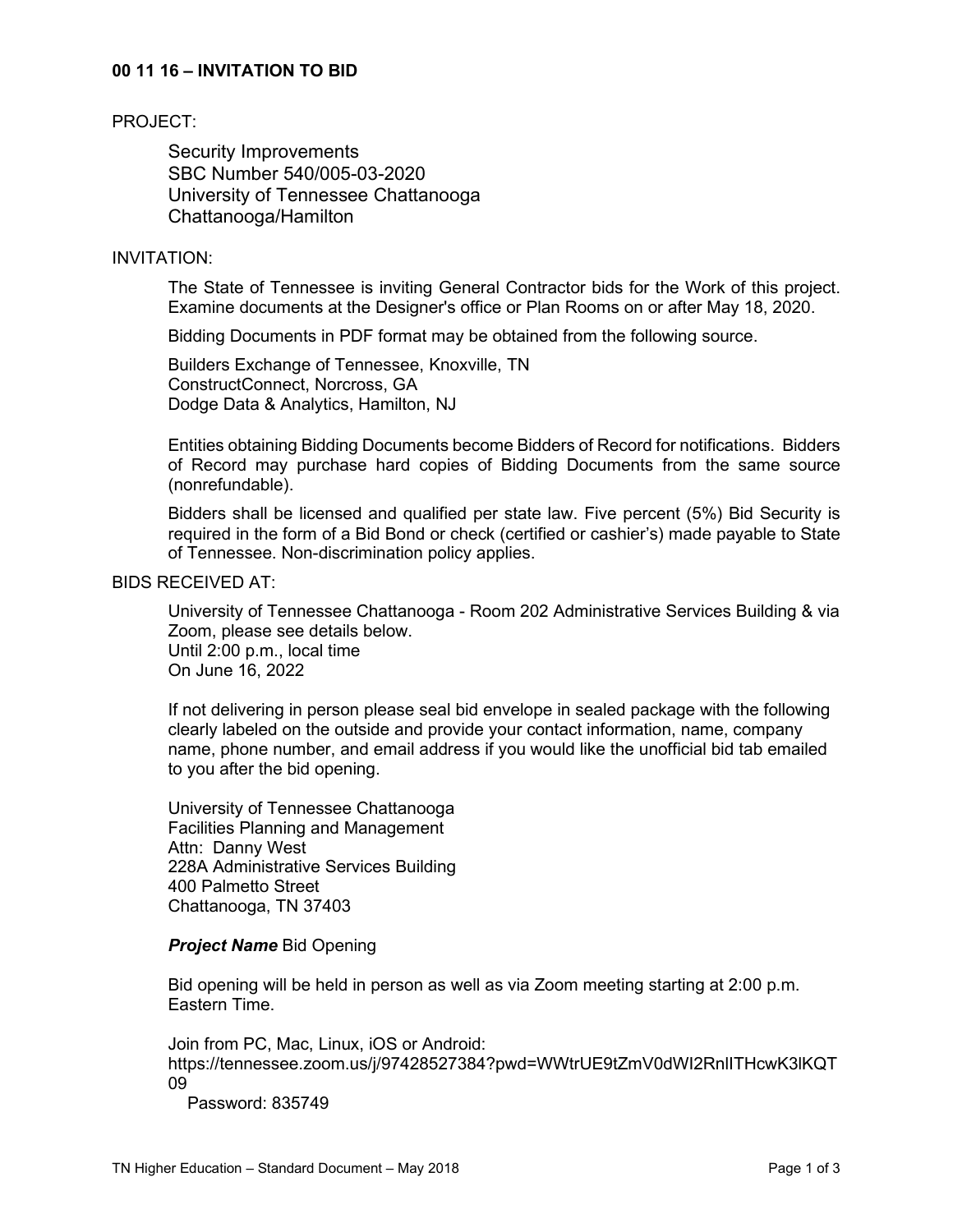Or iPhone one-tap (US Toll): +13126266799,97428527384# or +16468769923,97428527384#

Or Telephone: Dial: +1 312 626 6799 (US Toll) Meeting ID: 974 2852 7384 International numbers available: https://tennessee.zoom.us/u/adQEqlGJzm

Or an H.323/SIP room system: H.323: 162.255.37.11 (US West) or 162.255.36.11 (US East) Meeting ID: 974 2852 7384 Password: 835749

SIP: 97428527384@zoomcrc.com Password: 835749

### PRE-BID CONFERENCE AT:

University of Tennessee Chattanooga - Room 202 Administrative Services Building & via Zoom, please see details below. At 2:00 p.m., local time On June 2, 2022

Join from PC, Mac, Linux, iOS or Android: https://tennessee.zoom.us/j/94965349805?pwd=eHIxRVdhdHBsVDkwU2FHWnBCanVn dz09

Password: 024415

Or iPhone one-tap (US Toll): +13126266799,94965349805# or +16468769923,94965349805#

Or Telephone: Dial: +1 312 626 6799 (US Toll) Meeting ID: 949 6534 9805 International numbers available: https://tennessee.zoom.us/u/aerAhT8hCt

Or an H.323/SIP room system: H.323: 162.255.37.11 (US West) or 162.255.36.11 (US East) Meeting ID: 949 6534 9805 Password: 024415

 SIP: 94965349805@zoomcrc.com Password: 024415

#### PLAN ROOMS:

Associated General Contractors, Chattanooga, TN Minority Business Development Center, Nashville, TN